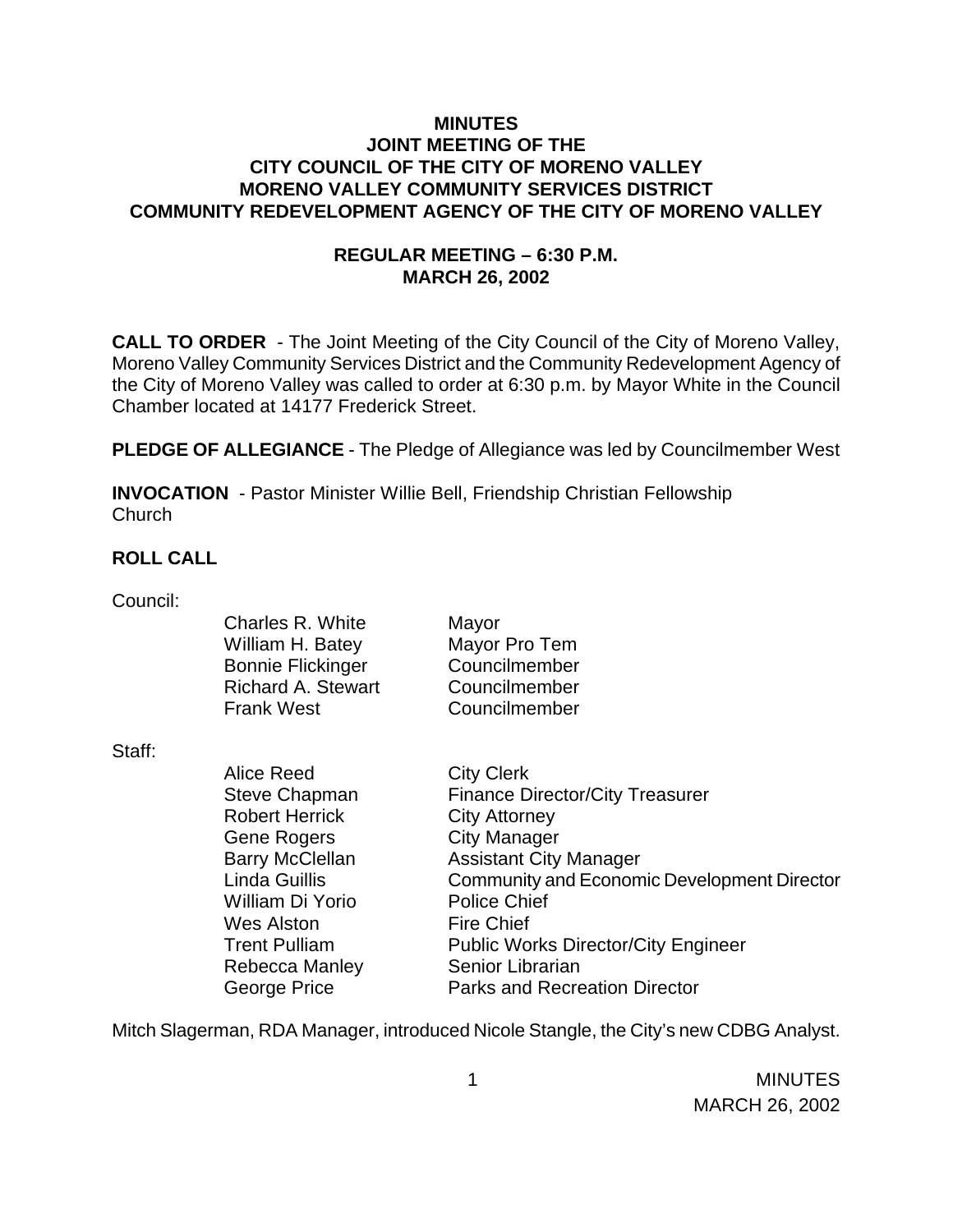## **JOINT CONSENT CALENDARS (SECTIONS A-C) OF THE CITY COUNCIL OF THE CITY OF MORENO VALLEY, MORENO VALLEY COMMUNITY SERVICES DISTRICT, AND COMMUNITY REDEVELOPMENT AGENCY OF THE CITY OF MORENO VALLEY**

Mayor White opened the agenda items for the Consent Calendars for public comments; there being none, public comments were closed.

Mayor Pro Tem Batey made a motion, seconded by Councilmember Flickinger to approve the Consent Calendars in their entireties. Motion carried 5-0. Roll call vote.

# **A. CONSENT CALENDAR** - **CITY COUNCIL**

- A1. ORDINANCES FIRST READING BY TITLE ONLY Waived reading of all Ordinance Introductions and read by title only.
- A2. STREET NAME PROPOSAL ADOPT RESOLUTION NO. 2002-21, A RESOLUTION OF THE CITY COUNCIL OF THE CITY OF MORENO VALLEY, ASSIGNING AVENIDA ROMELIO RUIZ AS THE STREET NAME FOR THE PROPOSED ENTRANCE TO THE CIVIC CENTER COMPLEX ON THE WEST SIDE OF FREDERICK STREET, BETWEEN ALESSANDRO BOULEVARD AND CALLE SAN JUAN DE LOS LAGOS Adopted Resolution No. 2002-21, assigning Avenida Romelio Ruiz as the street name for the proposed entrance to the Civic Center.

Resolution No. 2002-21

A Resolution of the City Council of the City of Moreno Valley, California, Assigning Avenida Romelio Ruiz as the Street Name for the Proposed Entrance to the Civic Center Complex

A3. WARRANT REPORTS – FEBRUARY 28, 2002 Adopted Resolution No. 2002-18, approving the Warrant Reports, including wire transfers, dated February, 2002, in the total amount of \$9,937,131.97.

Resolution No. 2002-18

A Resolution of the City Council of the City of Moreno Valley, California, Approving the Warrant Reports Dated February 28, 2002

A4. RESOLUTION NO. 2002-19, APPROVING TEMPORARY BUSINESS LICENSE FEE RELATIVE TO FARMER'S MARKET AND FAMILY FESTIVAL AT TOWNGATE MALL Adopted Resolution No. 2002-19, approving a temporary business license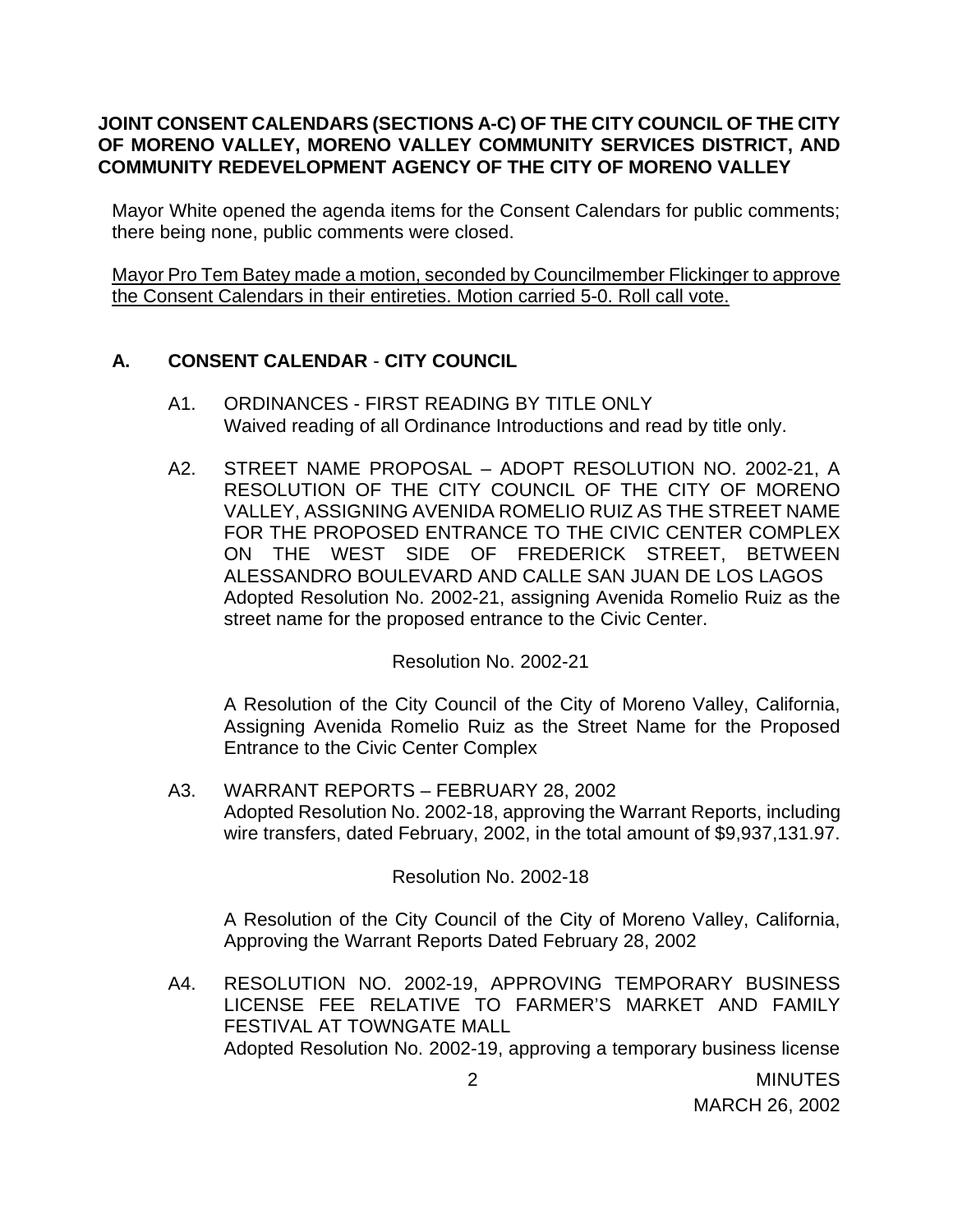processing fee of \$5.00 per day for participating vendors relative to the Farmer's Market to be held at Towngate Mall from May 3 through August 30, 2001.

#### Resolution No. 2002-19

A Resolution of the City Council of the City of Moreno Valley, California, Establishing a Temporary Business License Fee for Participating Vendors Relative to the Farmer's Market at Towngate Mall

A5. REQUEST FOR A FOUR-WAY STOP AT THE INTERSECTION OF INDIAN STREET AND BAY AVENUE UNTIL A TRAFFIC SIGNAL CAN BE **CONSTRUCTED** 

Adopted Resolution No. 2002-20 to establish 4-way stop controls at the intersection of Indian Street and Bay Avenue and directed Transportation Engineering Division to prioritize Indian Street and Bay Avenue on the 2003/2005 signal priority list.

#### Resolution No. 2002-20

A Resolution of the City Council of the City of Moreno Valley Establishing Stop Controls for North and South Bound Traffic on Indian Street at Bay Avenue

A6. REQUEST ADOPTION OF PLANS AND SPECIFICATIONS, AND AUTHORIZATION TO ADVERTISE FOR CONSTRUCTION BIDS FOR THE FISCAL YEAR 2001/2002 SLURRY SEAL PROGRAM, PROJECT NO. 01- 12584830

Adopted the Plans and Specifications on file in the office of the Public Works Director and authorized the City Clerk to advertise this project for construction bids.

A7. APPROVAL OF FINAL MAP 29761 – SINGLE FAMILY RESIDENTIAL PROJECT AND ACCEPT AGREEMENT AND BONDS FOR PUBLIC RIGHT-OF-WAY IMPROVEMENTS; EXONERATE FAITHFUL PERFORMANCE AND MATERIAL AND LABOR BONDS FOR TRACT 21463, NORTH SIDE OF SUNNYMEAD RANCH PARKWAY AT LAKE VISTA ROAD - D.R. HORTON LOS ANGELES HOLDING COMPANY, INC., CORONA, CALIFORNIA

Approved Final Map 29761, authorized the City Clerk to sign the map and transmit said map to the County Recorder's Office for recordation; accepted the bonds and Agreement for Public Improvements; authorized the Mayor to execute the agreement; directed the City Clerk to forward the signed agreement to the County Recorder's Office for recordation; instructed the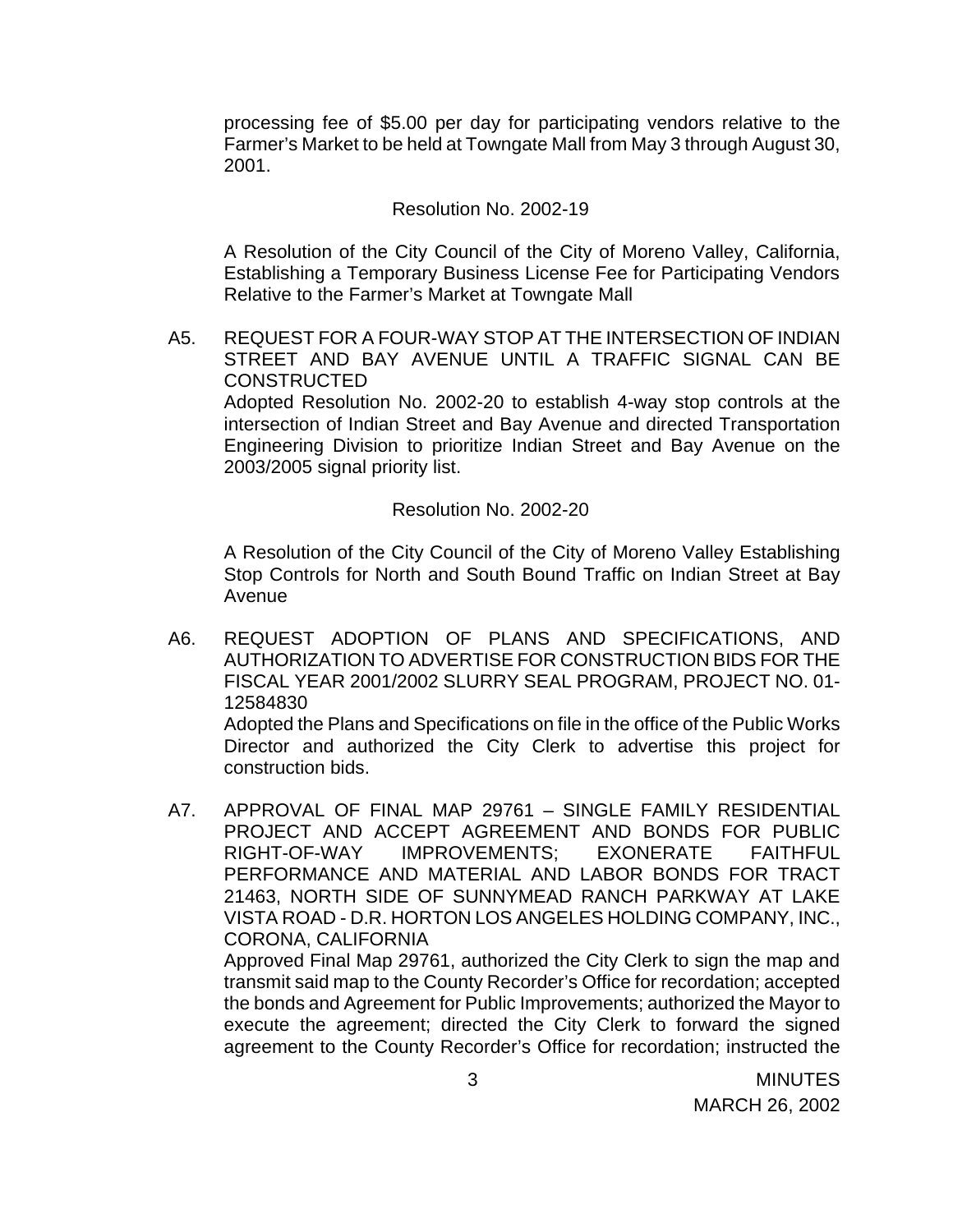City Engineer to prepare the exoneration of the Faithful Performance Bond and Material and Labor Bond for Tract 21463 upon acceptance of the bonds and Agreement for Public Improvements for Final Map 29761.

- A8. APPROVAL OF FINAL MAP 30286 SINGLE FAMILY RESIDENTIAL PROJECT AND ACCEPT AGREEMENT AND BONDS FOR PUBLIC RIGHT OF WAY IMPROVEMENTS, NORTH SIDE OF IRIS AVENUE, EAST OF LASSELLE STREET – K. HOVNANIAN FORECAST HOMES, INC., ONTARIO, CALIFORNIA Approved Final Map 30286, authorized the City Clerk to sign the map and transmit said map to the County Recorder's Office for recordation; accepted the bonds and Agreement for Public Improvements; authorized the Mayor to execute the agreement; and directed the City Clerk to forward the signed agreement to the County Recorder's Office for recordation.
- A9. REQUEST TO CONTINUE MARCH 12, 2002, CONSENT ITEM A8 APPROVAL OF FINAL MAPS 29143-2,3,4,5,6,F Continued this item to the April 9, 2002 City Council Meeting, to allow the Planning Division time to process the Public Facilities Fee Credit Agreement, which is scheduled for public hearing during the same meeting.

## **B. CONSENT CALENDAR** - **COMMUNITY SERVICES DISTRICT**

B1. ORDINANCES - FIRST READING BY TITLE ONLY Waived reading of all Ordinance Introductions and read by title only.

# **C. CONSENT CALENDAR** - **COMMUNITY REDEVELOPMENT AGENCY**

C1. ORDINANCES - FIRST READING BY TITLE ONLY Waived reading of all Ordinance Introductions and read by title only.

# **D. PUBLIC HEARINGS**

 D1. COMMUNITY DEVELOPMENT BLOCK GRANT (CDBG) FUND ALLOCATIONS AND HOME PROGRAM FUNDING SELECTIONS FOR FISCAL YEAR 2002/03

Mayor White opened the public testimony portion of the public hearing at 6:40 p.m. Public testimony was received by Dorothy Grzeskowiak.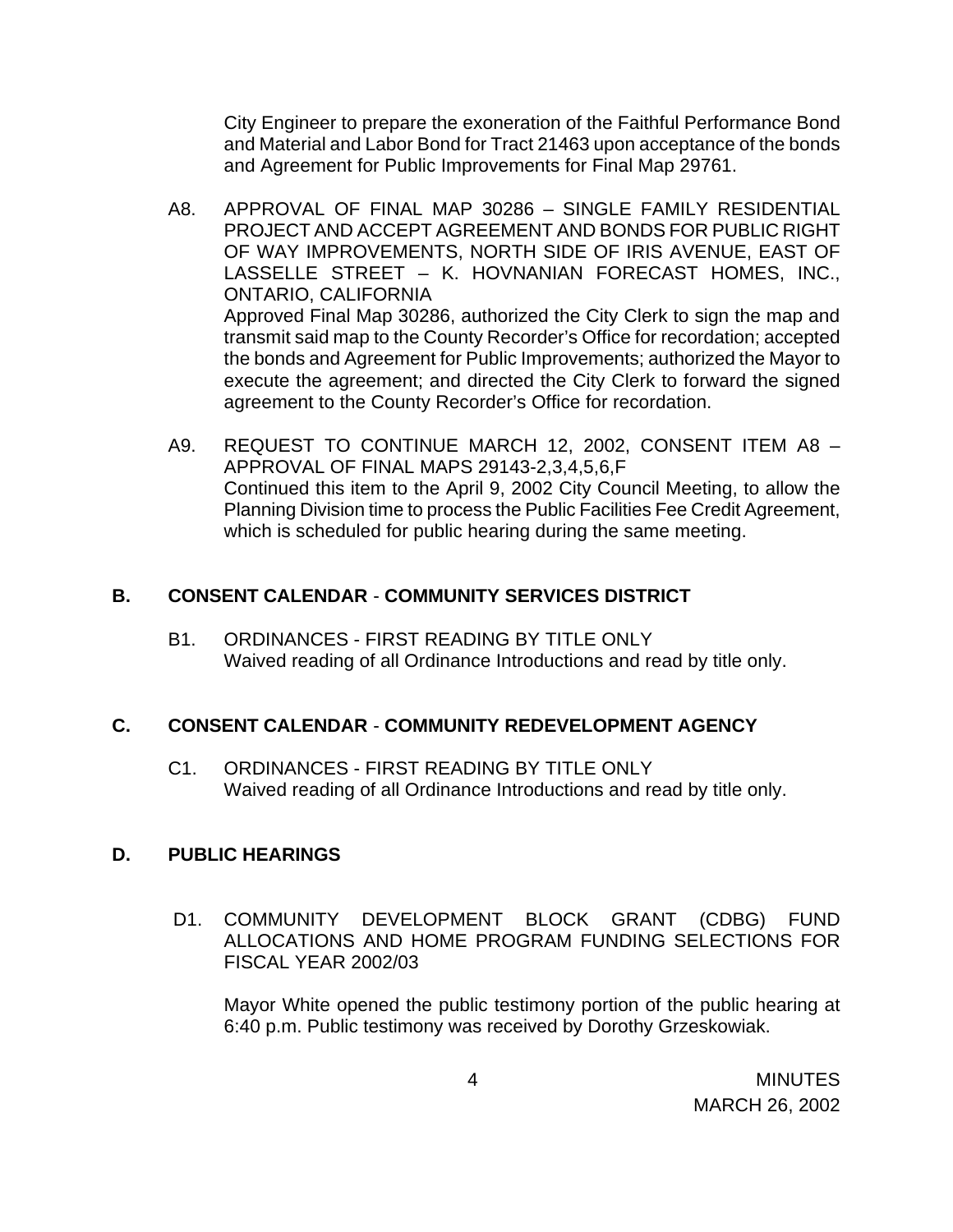Mayor Pro Tem Batey made a motion, seconded by Councilmember Flickinger to fund the POP Team with a cap at \$180,000 and have the City Manager come back to the Council with the allocation for the remaining \$10,000. Motion carried 4-1, Councilmember Stewart opposed. Roll call vote.

#### **Councilmember West left the meeting at 7:15 p.m.**

D2. PUBLIC HEARING FOR INCLUSION OF TENTATIVE TRACT NO. 30301 (AND ALL AFFECTED PHASES) INTO THE COMMUNITY SERVICES DISTRICT ZONE B (RESIDENTIAL STREET LIGHTING)

President White opened the public testimony portion of the hearing at 7:16 p.m., there being none, the public testimony was closed.

Boardmember Stewart made a motion, seconded by Vice-President Batey to tabulate the mail ballots for CSD Zone B. Motion carried 4-0-1, Boardmember West absent. Roll call vote.

The Secretary announced the results as follows:

APN 486-340-008 - Yes APN 486-340-015 - Yes

Boardmember Stewart made a motion, seconded by Vice-President Batey to verify and accept the results on the Official Tally Sheet and APN listing; receive and file with the City Clerk's Office the accepted Official Tally Sheet and APN Listing and authorize and impose the CSD Zone B Charge. Motion carried. Motion carried 4-0-1, Boardmember West absent. Roll call vote.

D3. PA01-0082 (MUNICIPAL CODE AMENDMENT) AND P01-044 (AMENDED CONDITIONAL USE PERMIT) - APPLICANT: GARY MILLER ARCHITECT & ASSOCIATES, INC. - LOCATION: 11790 PERRIS BOULEVARD – NORTHEAST CORNER OF PERRIS BOULEVARD AND VIA VON BATSCH - PROPOSAL: AN AMENDMENT TO CHAPTER 9.08.030 OF THE CITY MUNICIPAL CODE AND AN AMENDED CONDITIONAL USE PERMIT APPLICATION FOR THE REMOVAL OF AN EXISTING 50-FOOT TALL TOWER ELEMENT AND THE ADDITION OF A 40-FOOT TALL STEEPLE TO THE ROOF OF AN EXISTING CHURCH

Mayor White opened the public testimony portion of the hearing at 7:20 p.m., there being none, the public testimony was closed.

Councilmember Flickinger made a motion, seconded by Mayor Pro Tem Batey to adopt a Negative Declaration for PA01-0082 (Municipal Code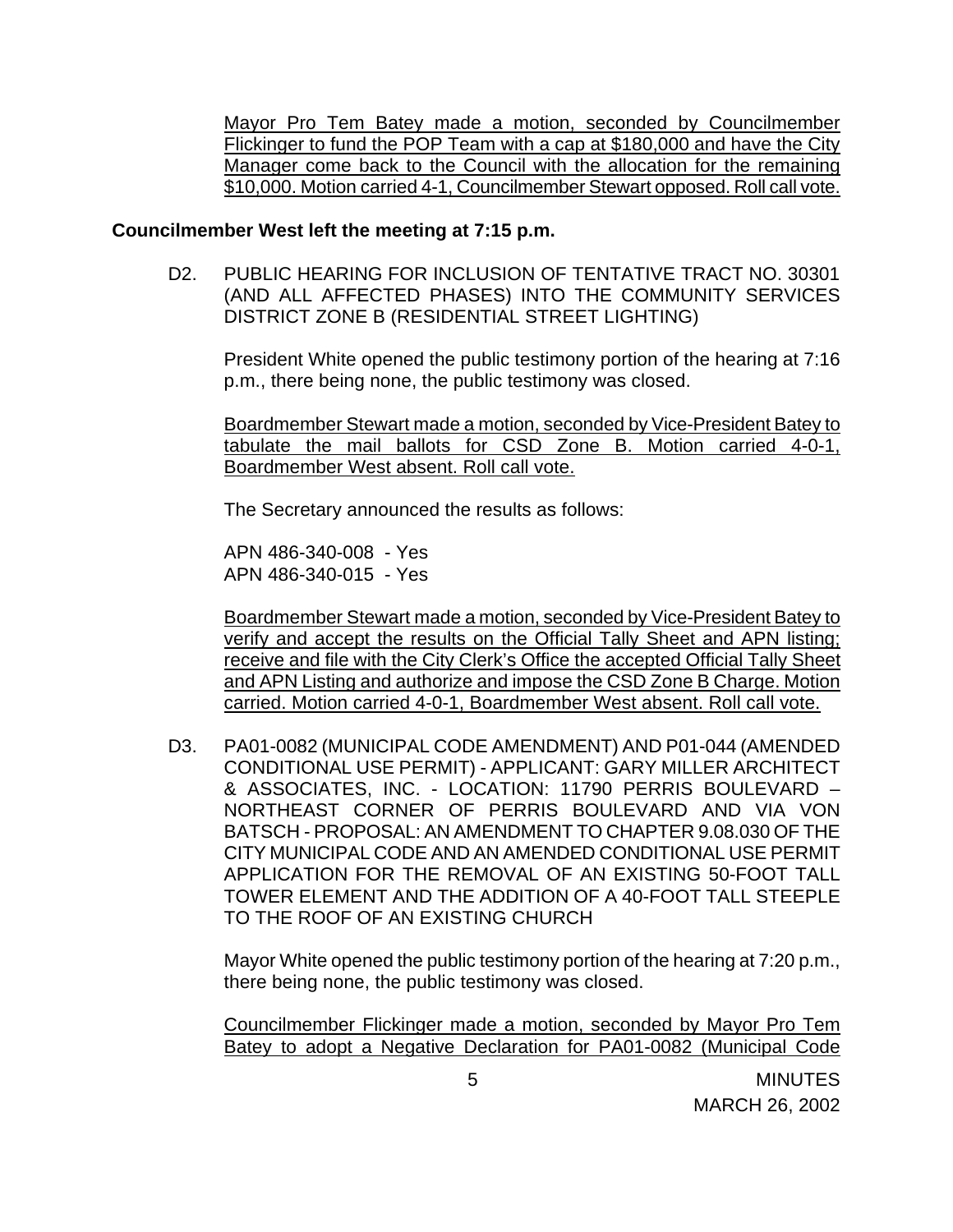Amendment), in that this application will not result in significant environmental impacts and introduced City Council Ordinance No. 599 approving PA01-0082 (Municipal Code Amendment), based on the findings in City Council Ordinance No. 599. Motion carried 4-0-1, Councilmember West absent. Roll call vote.

Ordinance No. 599

An Ordinance of the City Council of the City of Moreno Valley, California, Approving PA01-0082 (Municipal Code Amendment), Amending Chapter 9.08.030 of the City of Moreno Valley Municipal Code to Allow for Greater Height of Architectural Projections in Residential and Nonresidential **Districts** 

Councilmember Flickinger made a motion, seconded by Councilmember Stewart to recognize that P01-44 (Amended Conditional Use Permit) qualifies as a categorical exemption under the California Environmental Quality Act in that it meets the criteria of a Class 1 Categorical Exemption, CEQA Guidelines, Section 15301.e.1 and adopt City Council Resolution No. 2002-22 approving P01-44 (Amended Conditional Use Permit), based on the findings in City Council Resolution No. 2002-21, and the conditions of approval attached to the resolution as Exhibit A. Motion carried 4-0-1, Councilmember West absent. Roll call vote.

Resolution No. 2002-22

A Resolution of the City Council of the City of Moreno Valley, California, which Proposes to Remove an Existing 50-foot Tall Free-Standing Tower Element and Install a 40-Foot Tall Steeple on the Roof of an Existing Church for a Total Height of 69-Feet

D4. A PUBLIC HEARING REGARDING PA00-0001-N (CONDITIONAL USE PERMIT) AND P00-041N (REVISION TO THE MASTER PLOT PLAN) LOCATED ON THE WEST SIDE OF FREDERICK STREET, SOUTHWEST OF THE HIGHWAY 60 OFF-RAMP AND SUBMITTED BY CHEVRON PRODUCTS COMPANY

Mayor White opened the public testimony portion of the public hearing at 9:00 p.m. Public testimony was received by Pete Bleckert, Linda Castillo and Tom Jerele, Sr.

Councilmember Stewart made a motion, seconded by Mayor White to deny the project and Resolution No. 2002-23, with the stipulation that the applicant (Chevron Products Company) will be allowed to reapply within one year if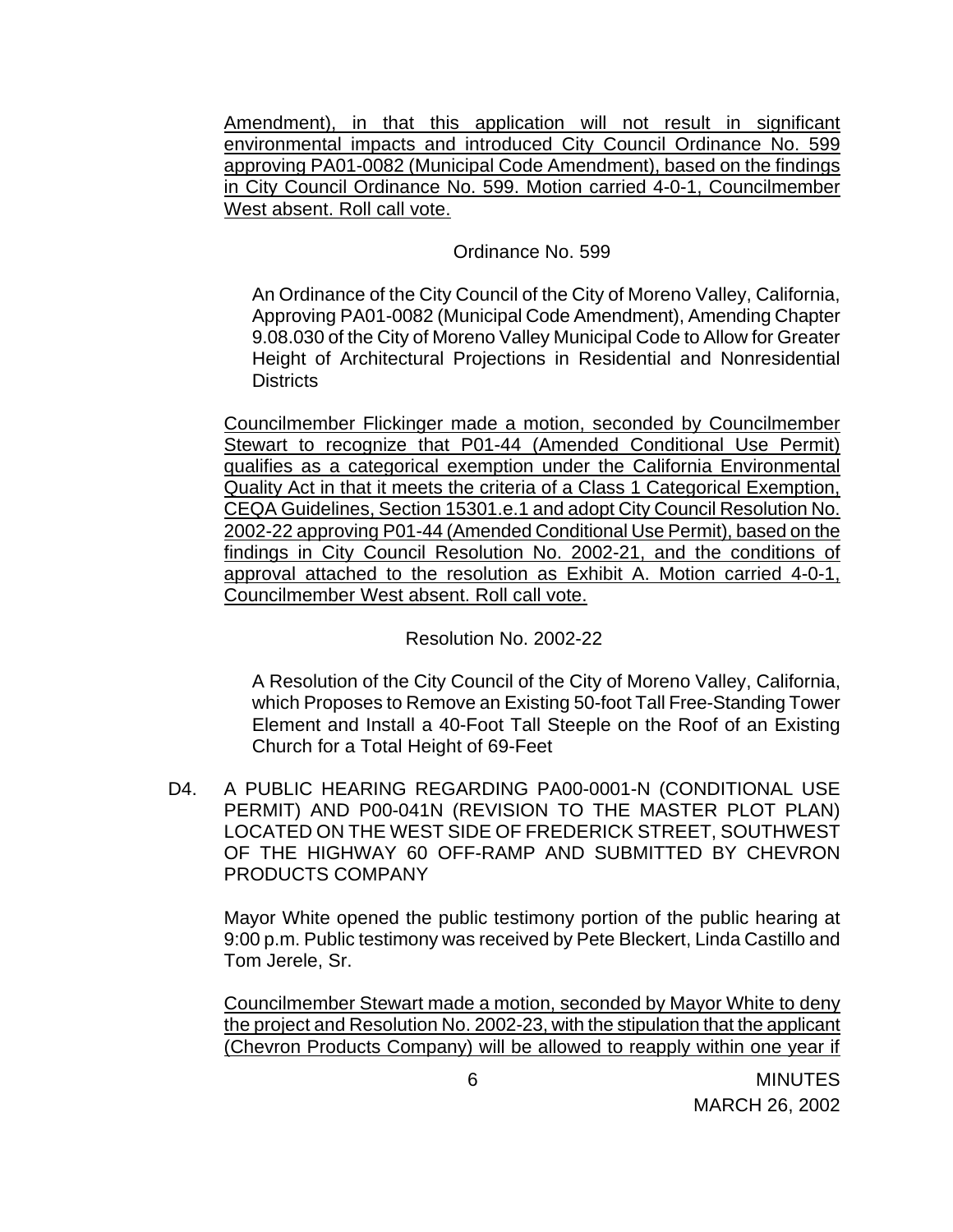they should choose to do so, as the one-year waiting period is waived. Motion carried 3-1-1, Mayor Pro Tem Batey opposed, Councilmember West absent. Roll call vote.

### **RECESS; RECONVENE**

## **E. ITEMS REMOVED FROM CONSENT CALENDARS FOR DISCUSSION OR SEPARATE ACTION - NONE**

**F. REPORTS**

### **AGENDA ORDER**

F2. AMENDMENT AND RESTATEMENT OF THE WASTE MANAGEMENT AGREEMENT

Mayor White opened the agenda item for public comments; there being none, public comments were closed.

Councilmember Flickinger made a motion, seconded by Mayor Pro Tem Batey to approve the Amendment and Restatement of the Agreement between the City of Moreno Valley and Waste Management of the Inland Empire and directed the Mayor to execute the Amendment and Restatement of the Agreement between the City of Moreno Valley and Waste Management of the Inland Empire. Motion carried 4-0-1, Councilmember West absent.

PUBLIC COMMENTS **ON ANY SUBJECT NOT ON THE AGENDA** UNDER THE JURISDICTION OF THE CITY COUNCIL ARE AS FOLLOWS:

Tom David Rudolph – 22921 Chambray Drive

1) Abatement issues at Home Depot

Daryl Terrell – Address matter of record

Courage and strength of American citizens

Priscilla Banks – 13560 Searson Dr.

- 1) Past elections for taxes
- 2) Apathy regarding voter participation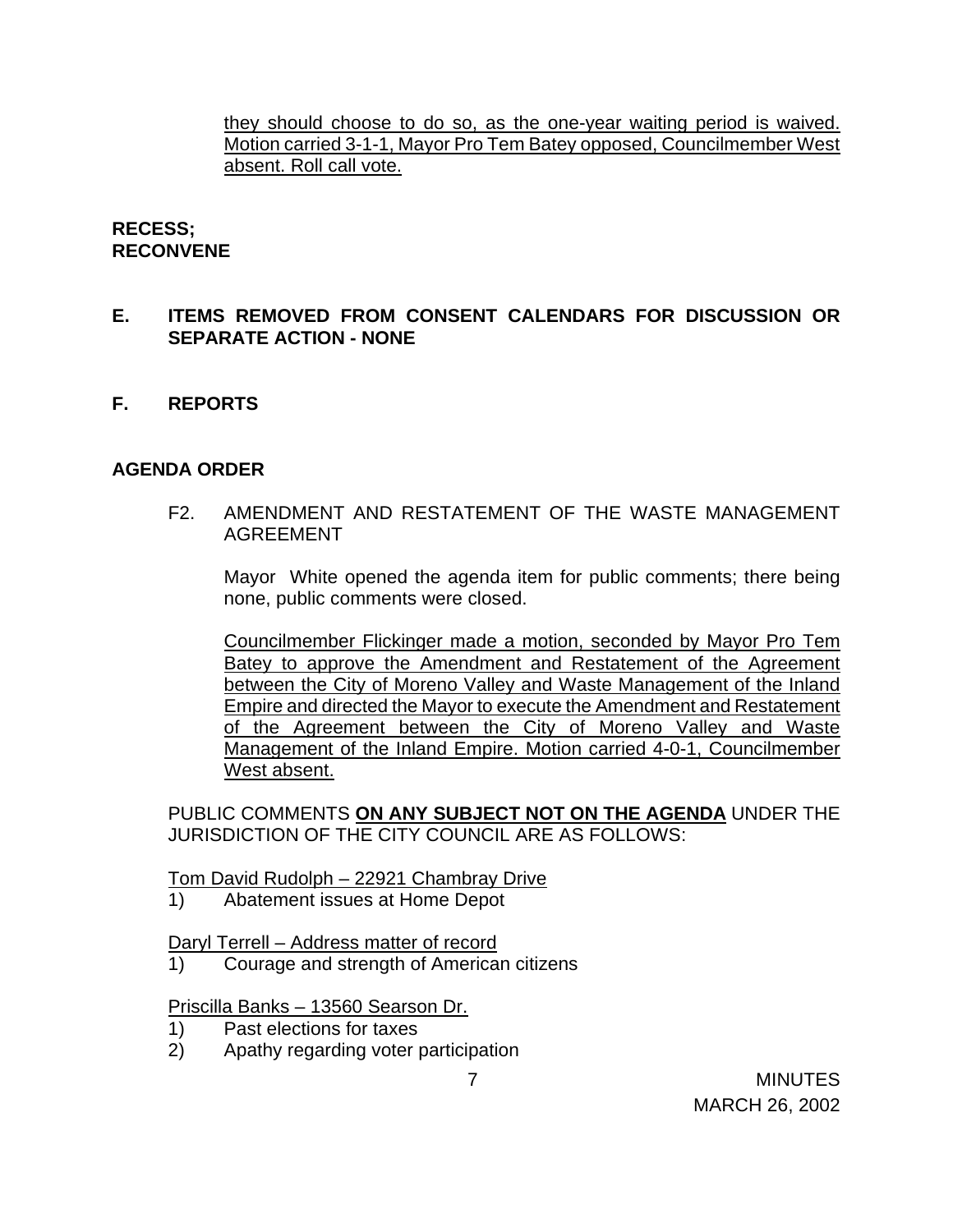#### Ray Hosman – Address matter of record

- 1) Wished Gary Baugh success in his new job
- 2) House trailer dumped on Alessandro
- 3) Order of agenda items why are items moved around?
- 4) Power of the citizens' vote
- 5) City is not business friendly as evidenced by Chevron denial

#### Pete Bleckert - Address matter of record

- 1) City's image
- 2) Chevron project

#### Tom Jerele Sr., 24895 Sunnymead Blvd., #133

- 1) Thanked Mayor White for concept of highest and best use
- 2) Image of City
- 3) Enjoyed Planning Commission interview process
- 4) Would like Study Session meetings televised
- F1. REPORT TO CONSIDER PUBLIC COMMENTS REGARDING COMMUNITY SERVICES DISTRICT ZONE B (RESIDENTIAL STREET LIGHTING) MAIL BALLOT PROCEEDING FOR TENTATIVE TRACT 30317 (AND ALL AFFECTED PHASES)

President White opened the agenda item for public comments; there being none, public comments were closed.

Vice-President Batey made a motion, seconded by Boardmember Stewart to receive and file. Motion carried unanimously, Boardmember West absent.

F3. LEGISLATIVE UPDATE

Mayor White opened the agenda item for public comments; there being none, public comments were closed.

Mayor Pro Tem Batey made a motion, seconded by Councilmember Flickinger to receive and file the Legislative Status report. Motion carried unanimously, Councilmember West absent.

- F4. CITY MANAGER'S REPORT (Informational Oral Presentation only not for Council action)
- F5. FIFTH AMENDMENT TO POLICE CONTRACT

Mayor White opened the agenda item for public comments; there being none, public comments were closed.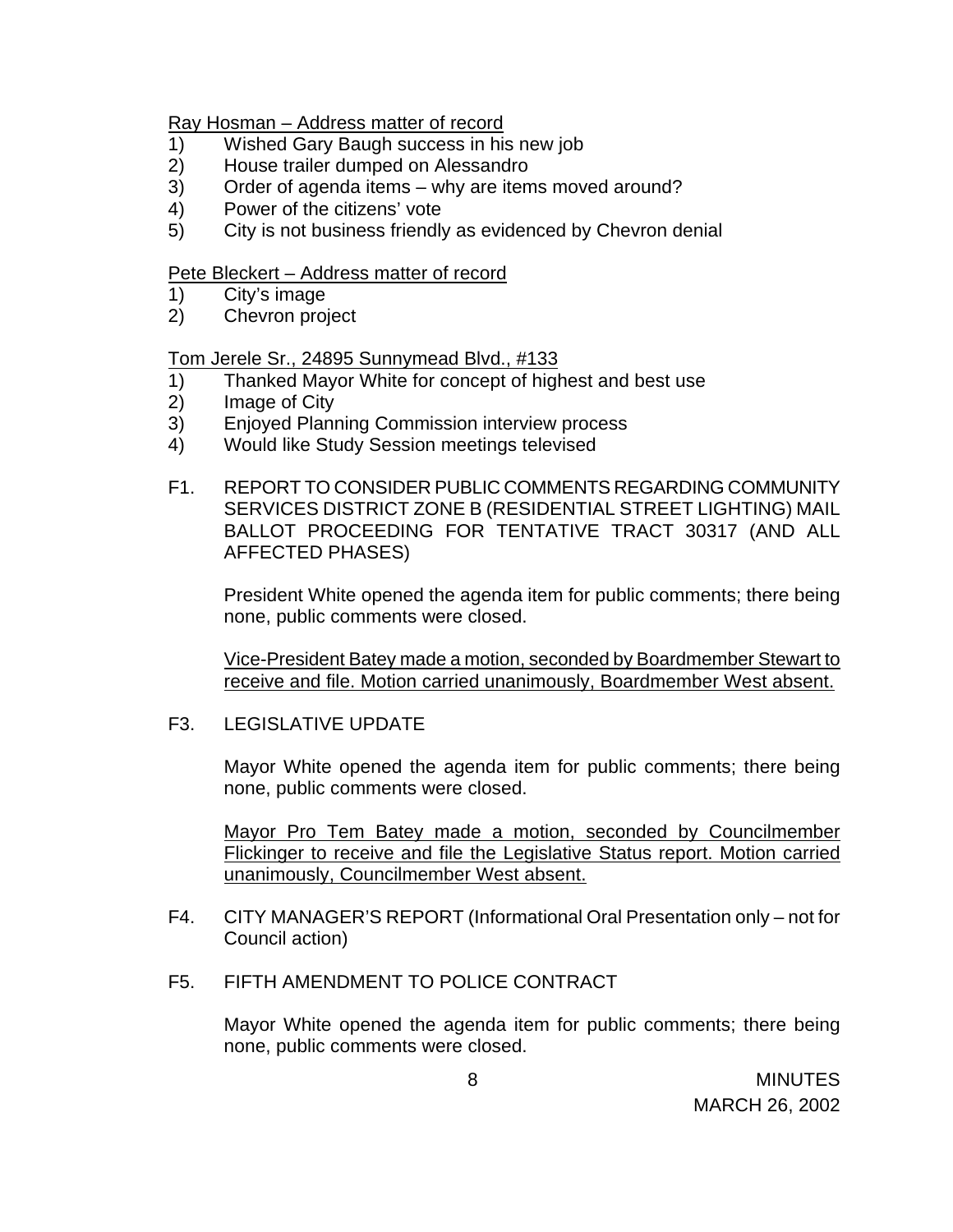Councilmember Stewart made a motion, seconded by Councilmember Flickinger to approve the Fifth Amendment to the police contract. Motion carried 4-0-1, Councilmember West absent. Roll call vote.

# **G. LEGISLATIVE ACTIONS**

ORDINANCES - 1ST READING AND INTRODUCTION - NONE

ORDINANCES - 2ND READING AND ADOPTION - NONE

ORDINANCES - URGENCY ORDINANCES – NONE

RESOLUTIONS – NONE

PUBLIC COMMENTS **ON ANY SUBJECT NOT ON THE AGENDA** UNDER THE JURISDICTION OF THE CITY COUNCIL ARE AS FOLLOWS:

# **CLOSING COMMENTS AND/OR REPORTS OF THE CITY COUNCIL, COMMUNITY SERVICES DISTRICT, OR COMMUNITY REDEVELOPMENT AGENCY**

# Councilmember Stewart

- 1) Requested that Mayor White update Council on March JPA
- 2) Announced he will be attending a luncheon for Senator Feinstein at UCR tomorrow
- 3) Stated Chevron decision wasn't based on business but location
- 4) Trip to Sacramento very productive

# Councilmember Flickinger

- 1) Attended a meeting regarding Instant Runoff Voting very exciting prospect
- 2) League of California Cities holding a joint Legislator's dinner during the month of May in Sacramento
- 3) Asked code compliance to monitor "open air thrift shops" that are being held on the weekends

### **Mayor White**

- 1) Stated that March JPA will be selecting a new director on April 5th
- 2) Master developer agreement with Lennar to be signed for March ARB
- 3) Possibility of airline coming to March
- 4) Announced funeral services for Larry Holliday to be held on Saturday